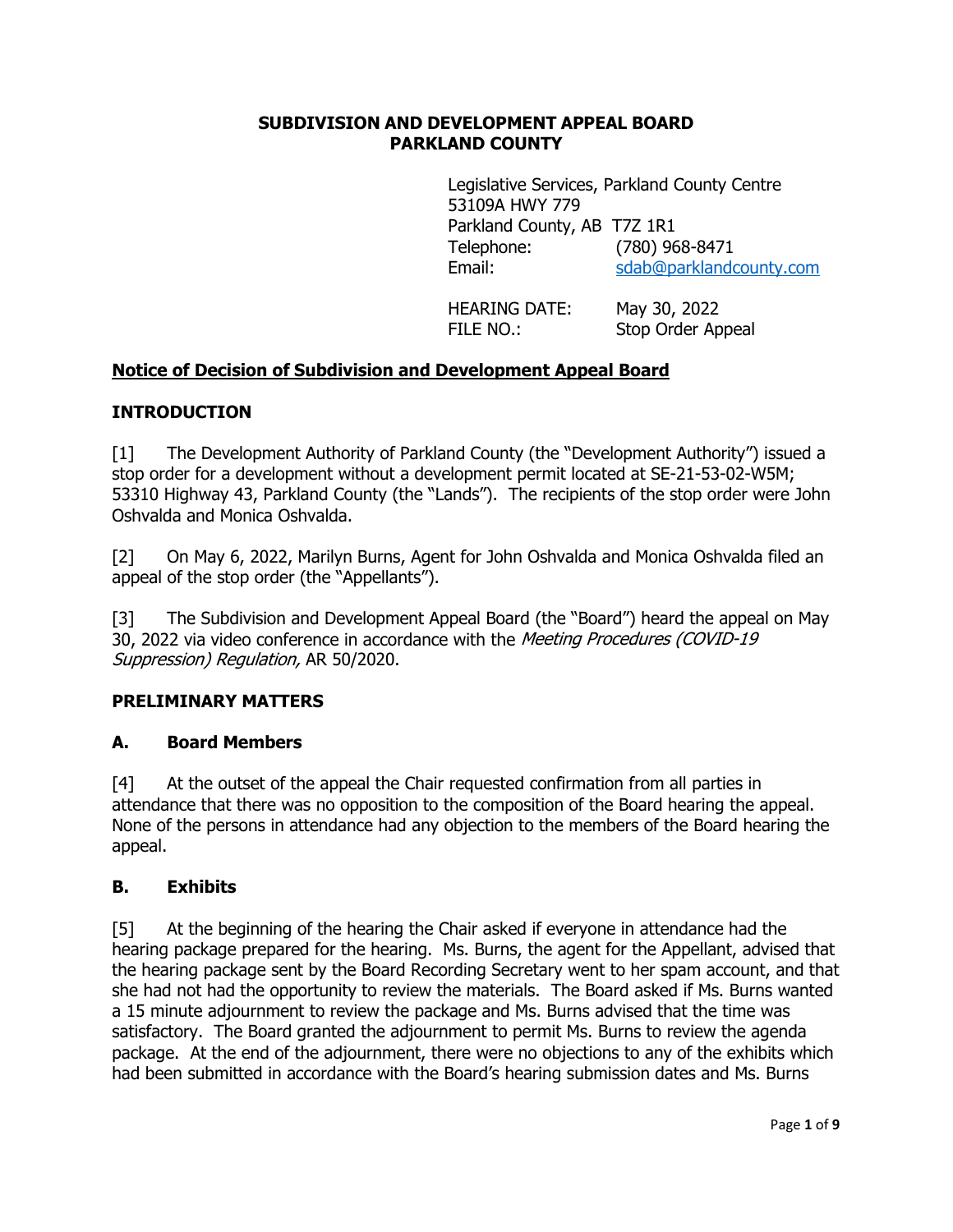was prepared to continue the hearing. The Board marked those exhibits received prior to the hearing as set out at the end of this decision.

[6] In response to a Board question about whether any of the parties had any more information they wished to submit, Ms. Burns indicated that she would be making reference to various provisions of the Municipal Government Act ("MGA") and she asked if the Board had access to it. The Board confirmed that it did have access to the MGA.

[7] There was no request for an adjournment of the hearing.

### **C. Miscellaneous**

[8] There were no objections to the proposed hearing process.

#### **D. Scope of the Hearing**

[9] On May 16, 2022, the Board wrote to the Appellants and to the Development Authority to obtain their consent to hold the hearing outside the 30 day limit (see page 11/15 of the Agenda package).

[10] In response to the Board's email, the Development Authority notified the Board that it did not consent to the hearing occurring outside of the 30 day limit. In addition, the Development Authority stated that in its opinion the SDAB did not have the jurisdiction to extend appeal timelines and that the appeal was filed out of time (see page 10/15 of the Agenda package).

[11] As a result of the disagreement of the parties on having the hearing outside of the 30 day legislated timeframe for a hearing (see s. s. 686(2) of the MGA). The Board convened this preliminary hearing to determine the following questions:

- a. Was the appeal filed in time and therefore does the Board have jurisdiction to hear the merits of the appeal?
- b. If the Board determines that it does have jurisdiction, when should the hearing be held and what are the disclosure deadlines?

#### **DECISION OF THE SUBDIVISION AND DEVELOPMENT APPEAL BOARD**

[12] The Board finds that the appeal was not filed in time. The Board has no jurisdiction to extend the statutory appeal deadlines found in section 686(1)(a)(ii).

#### **SUMMARY OF HEARING**

[13] The following is a brief summary of the oral and written evidence submitted to the Board. At the beginning of the hearing, the Board indicated that it had reviewed all the written submissions filed in advance of the hearing.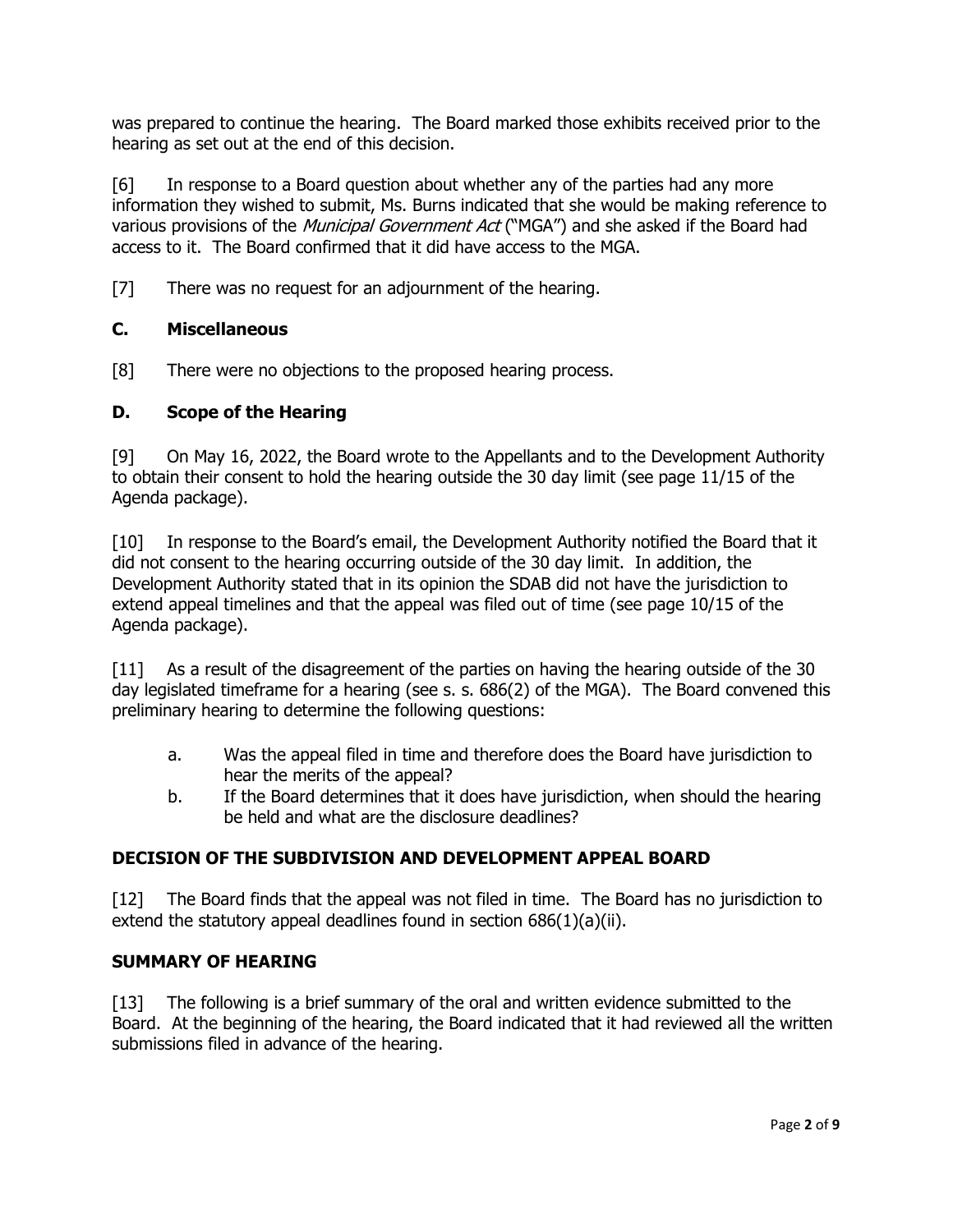# **Development Authority**

[14] The Lands are located at SE-21-53-02-W5M; 53310 Highway 43, Parkland County (the "Lands").

[15] The Development Authority stated that the Stop Order was personally delivered by two bylaw officers on April 6, 2021, the date of the Stop Order. In addition, the Stop Order was emailed on April 6, 2021 to the email address listed at the top of the Stop Order. The Development Authority submitted that the 21 days for appeal ended April 27, 2022. As the appeal was dated May 6, 2022, the appeal was filed beyond the 21 day appeal period and the Board has no jurisdiction to extend the appeal timelines.

[16] In response to Board questions about possible dates for an appeal hearing, should the Board find that the appeal was filed in time, the Development Authority indicated that it was available for June 27, 2022, the date suggested by the Appellants. The Development Authority was also available for dates in July 2022, except July 25, 2022.

### **Appellants John Oshvalda and Monica Oshvalda by Their Agent Marilyn Burns**

[17] Ms. Burns, agent for the Appellants, John Oshvalda and Monica Oshvalda, made a presentation on behalf of the Appellants.

[18] She stated that the Appellants received the Stop Order on April 6, 2022, but they did not get information about the manner of the appeal and did not receive anything about the process for appealing. For instance, there was no appeal form; no reference of the fee amount, or to whom the fee should be payable. The way to appeal was not shown.

[19] She stated that s. 645 of the MGA does not indicate a fee amount or process, but there are other sections in the MGA that speak to the ability to alter dates and times, which she stated gave the Board jurisdiction to amend the time for filing the appeal so that the appeal would be filed in time. Ms. Burns referenced the following sections of the MGA:

- a. S. 605 provides that the Minister may by order specify another number of days for doing certain acts or taking proceedings;
- b. S. 684(2) provides that there can be an extension of time by agreement;
- c. S. 180 provides that Council may only act by resolution or bylaw;
- d. S. 5 provides that Council can impose a duty on itself by policy.

[20] Ms. Burns argued that those sections allow the Board to extend time.

[21] Ms. Burns stated that the Appellants were trying to understand the maze of orders laid in their path by the County since July 2021. The face of the stop order contained no instructions on how to appeal and that they made their best efforts and that is before the Board in this appeal.

[22] In response to Board questions, the Appellants stated: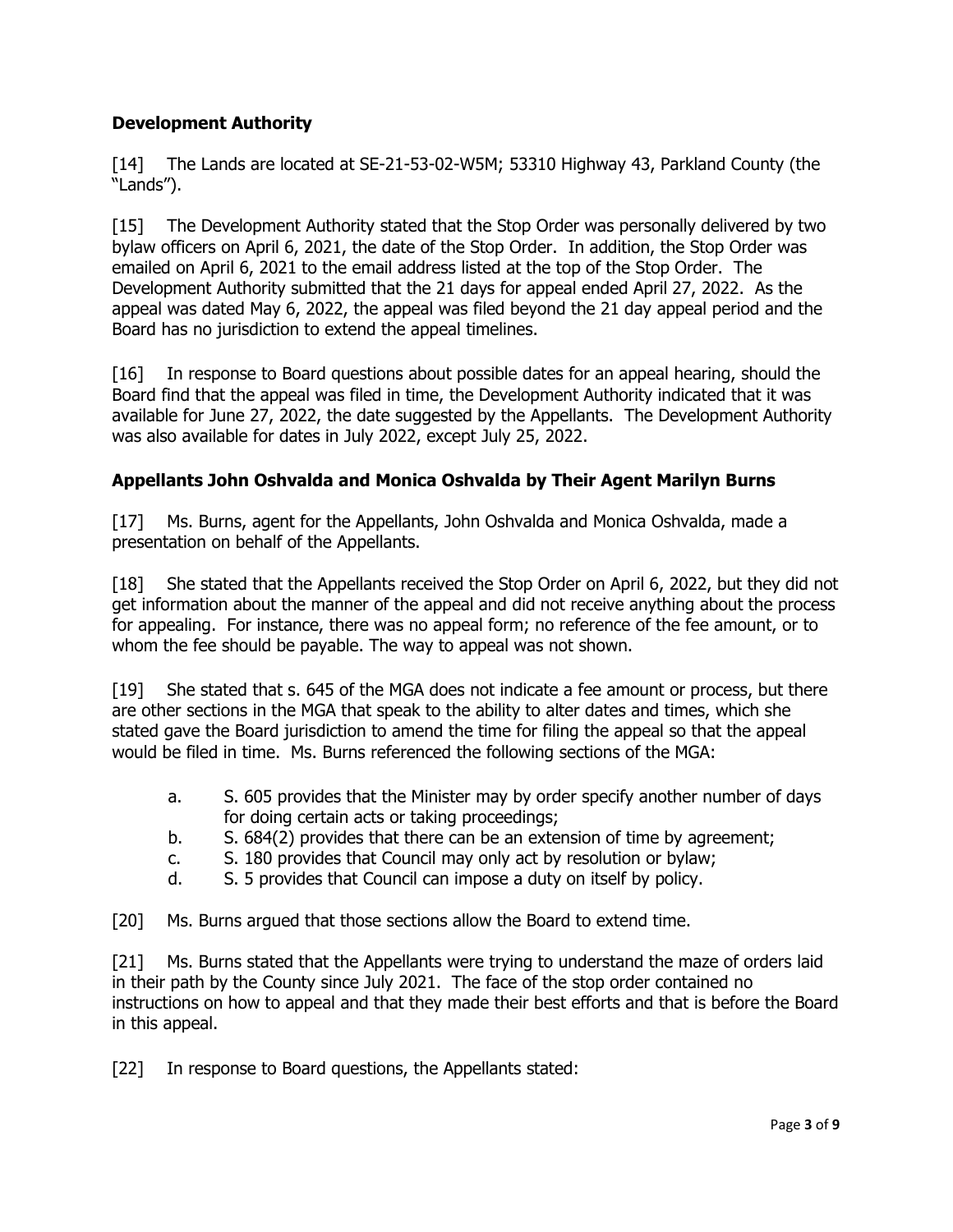- a. His son Clayton received the hand-delivered letter and the email address on the front page of the Stop Order is his wife's.
- b. He did not follow up with the County after receiving the Stop Order because he was confused as to what was going on and why.
- c. If the Board finds that it has jurisdiction, the Appellants are available on June 27, 2022 or any Monday in July 2022 for a merit hearing. There was a discussion that the disclosure deadlines for appeals are the Tuesday before a Monday hearing.

[23] When asked for comments about s.  $686(1)(a)(ii)$  MGA, Ms. Burns stated that the section links back to s. 645 and is circular. Section 645 does not indicate a fee amount or a process for appeal, and there are sections of the MGA that speak to altering dates or times. She stated that in her view the whole section is unclear and the Minister should be reviewing the whole section. She stated that there was no clarity providing a black and white answer. In her submission, the Board has the discretion to extend the timeline to appeal based on the sections of the MGA she referenced. It is patently unreasonable to issue a Stop Order without clear instructions on how to appeal. Her understanding of the MGA is that it is not clear and she asked the Board to exercise its discretion to enter an agreement to extend the time for appeal to the date that the appeal was filed. Alternatively, she suggested that the Board could re-issue the stop order with clear instructions.

# **FINDINGS OF FACT**

[24] In addition to the specific facts set out under the Board's reasons, the Board finds the following as facts.

[25] The Lands are located at SE-21-53-02-W5M; 53310 Highway 43, Parkland County.

[26] The Stop Order is dated April 6, 2022 and was served on the Appellants on April 6, 2022.

[27] The appeal was filed May 6, 2022.

[28] The appeal was filed 9 days outside of the 21 day appeal time limit found in s.  $686(1)(a)(ii)$  of the MGA.

[29] The Appellants are affected persons.

# **REASONS**

# **Affected Persons**

[30] The Board must determine whether those appearing and speaking before the Board are affected persons. The Board notes that there was no objection made to those making submissions to the Board; however, the Board wishes to review this issue for completeness. The Appellant is the recipient of the Stop Order and is therefore affected.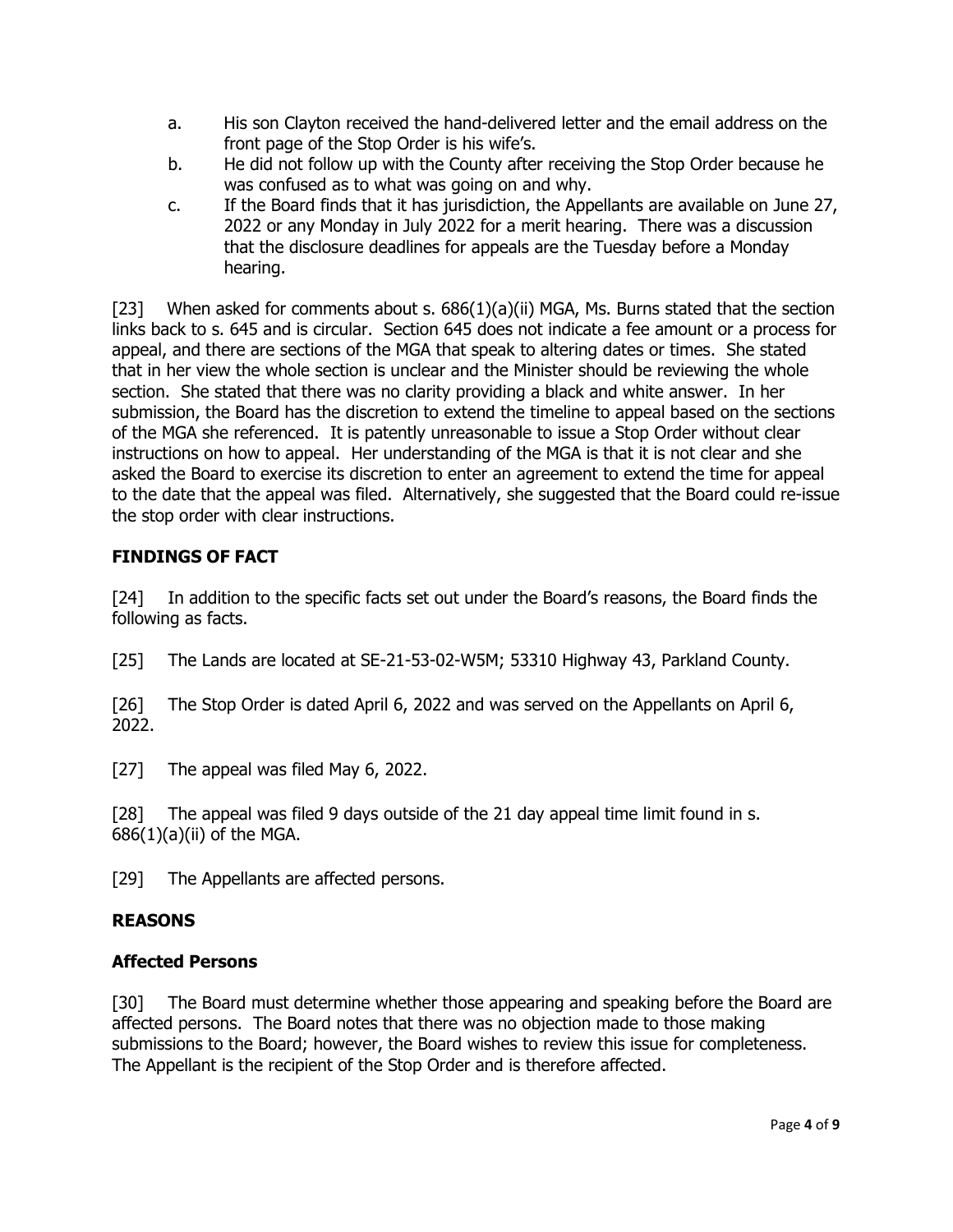### **Jurisdiction and Issues to be decided**

[31] The Board is aware that in determining the merits of an appeal of a Stop Order, its jurisdiction is found in section 687(3) of the MGA. However, this hearing does not deal with the merits of the appeal. In light of the issues raised by the Development Authority, the Board must determine:

- a. Whether the appeal was filed in time (and therefore whether the Board has jurisdiction to hear the merits of the appeal); and
- b. If the Board determines that it does have jurisdiction, the schedule for the hearing and disclosure deadlines.

[32] In making this decision, the Board has examined the provisions of the MGA and has considered the oral and written submissions made by and on behalf of those who provided evidence: the Development Authority and the Appellants (both directly and by their agent Ms. Burns).

# **Was The Appeal Filed In Time?**

[33] The position of the Development Authority was clear that the Stop Order was personally served on April 6, 2022 and the time for appeal expired on April 27, 2022. As a result of s. 686(1)(a)(ii) of the MGA, the appeal was out of time and the Board does not have the jurisdiction to extend the time for filing an appeal.

[34] The Appellants had two main arguments:

- a. The Stop Order was confusing and did not provide sufficient detail about how to appeal; and
- b. Due to a number of sections of the MGA, the Board has the discretion to extend the appeal time.

[35] The Board will address each of the Appellants' arguments in turn.

Date of the Stop Order, Date for filing the Appeal and Date Appeal filed

[36] Before addressing the argument raised by the Appellants, the Board is of the opinion that it should determine the date of the Stop Order and the date the Appellants received it. These conclusions will be used when the Board examines the Appellants' arguments.

[37] The evidence before the Board is that the Stop Order is dated April 6, 2022. The Appellants did not contest this evidence and the Board finds this as a fact.

[38] The next question is what day the Appellants received the Stop Order. The evidence of the Development Authority was that the Stop Order was delivered personally to the Appellants on April 6, 2022 and was also emailed to the Appellants on April 6, 2022. In her submissions, Ms. Burns confirmed that the Stop Order was received by the Appellants on April 6, 2022. The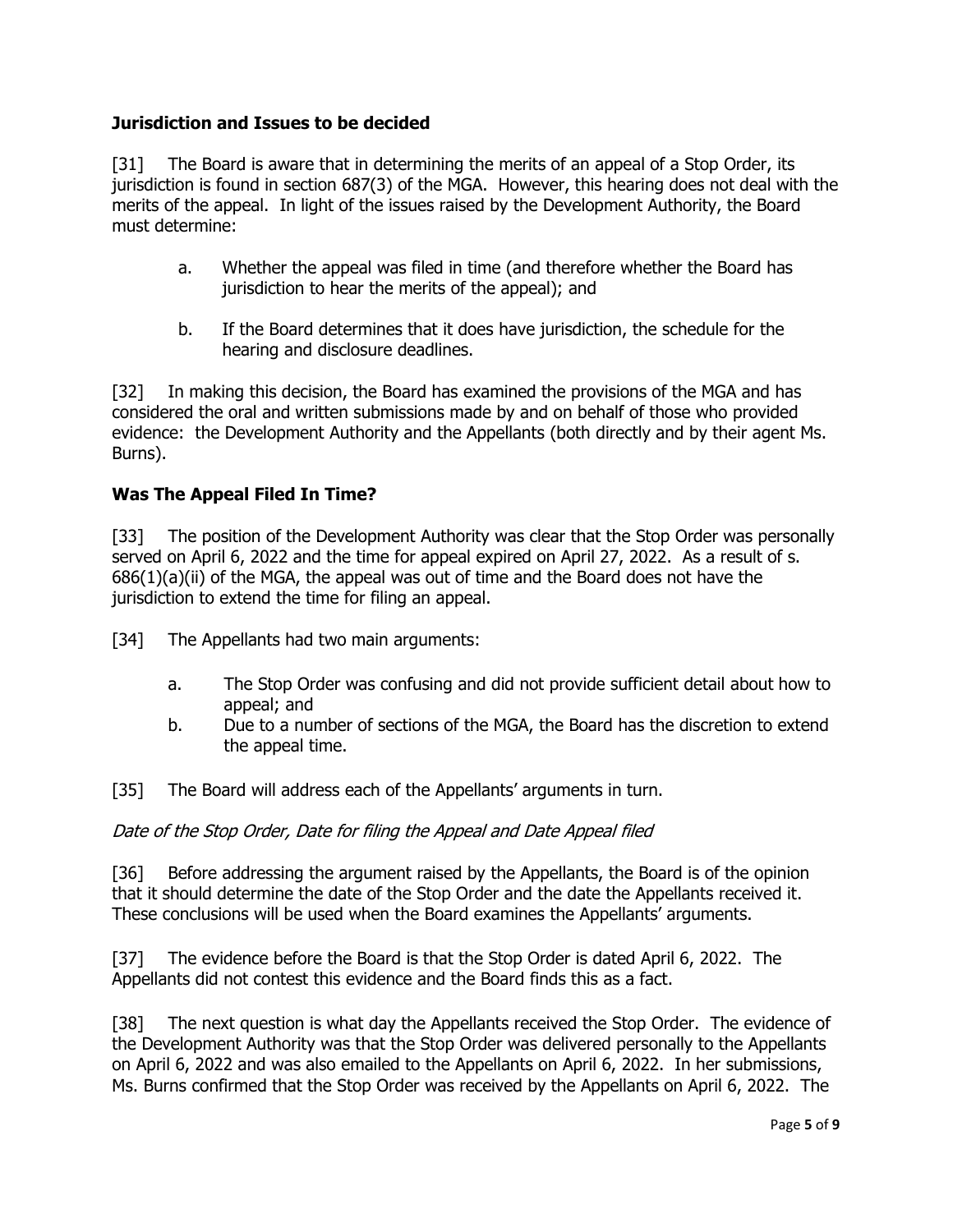Board questioned Mr. Oshvalda about this. He confirmed that his son was the person who received the Stop Order on April 6, 2022. Mr. Oshvalda did not provide the Board with any evidence that he did not receive the Stop Order on April 6, 2022. In response to Board questions, Mr. Oshvalda confirmed that the email address on the Stop Order was his wife's. He had no information about when she received the Stop Order.

[39] Based on the evidence before the Board, the only evidence about the date of receipt of the Stop Order is that the Stop Order was received by the Appellants on April 6, 2022. The Board finds this as a fact because of the submission of Ms. Burns and because there was no other information provided to the Board about the date of receipt except that of the Development Authority which confirmed it was April 6, 2022. In light of this evidence, the Board concludes that the Stop Order was received by the Appellants on April 6, 2022.

[40] In light of the Board's conclusion that the Stop Order was received by the Appellants on April 6, 2022, the Board has calculated the time for appeal under s.  $686(1)(a)(ii)$  as April 27, 2022 – 21 days from the date the Stop Order was both made and served on the Appellants.

[41] The evidence before the Board (page 3/15 of the Agenda package) is that the appeal was filed May 6, 2022 and the Board finds this as a fact. Therefore, the appeal was filed 9 days after the appeal time limit of April 27, 2022.

### The Stop Order was confusing and without sufficient detail to appeal

[42] The Appellants argued that the Stop Order did not contain sufficient detail about the appeal, for instance there was no appeal form, the appeal fees were not listed, nor was there any indication of to whom the fees were to be payable.

[43] In considering this merit of this aspect of the Appellants' argument, the Board notes that at page 7 of 15, in the second last paragraph of the page, the following is found:

You are hereby advised that you have the right to appeal this Stop Order to the Subdivision Development Appeal Board (SDAB). If you wish to exercise this right, written notice of an appeal together with the applicable appeal fee must be received by the Clerk of the SDAB within 21 days of your receipt of this letter. The address for filing an appeal is:

Parkland County Subdivision and Development Appeal Board Legislative Services 53109A Hwy 779 Parkland County, AB T7Z 1R1

The Board notes that at page 6 of 15, the Stop Order sets out the phone and fax numbers for Parkland County. The Board asked the Appellants whether the Appellants made any calls to the County or the Development Authority for clarification. Mr. Oshvalda stated that he did not call the County because he was confused.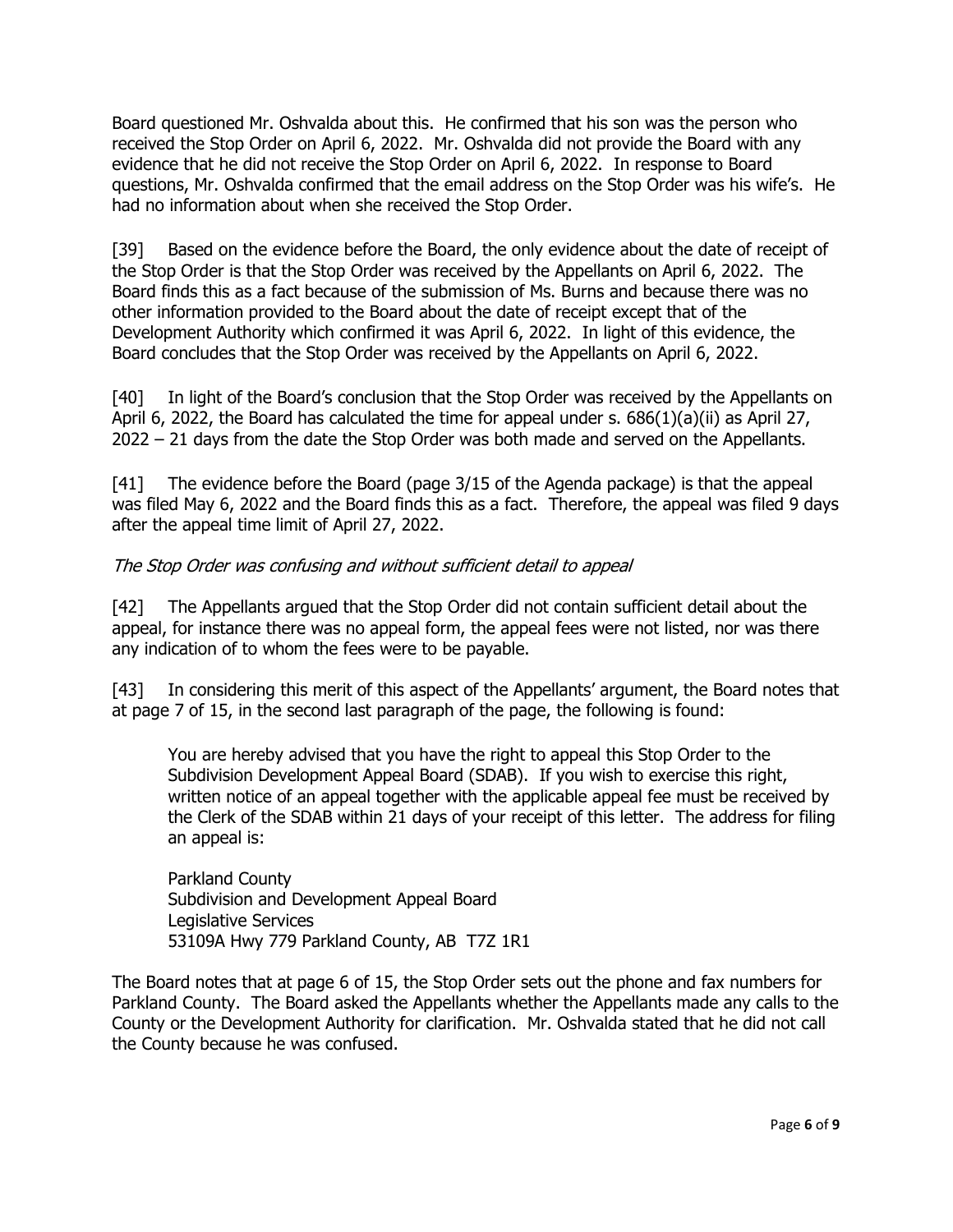[44] The Appellants' argument under this aspect of their submissions appears to be that the time limit to appeal should be subject to the Stop Order including more detail on the process to appeal. The Appellant did not provide any cases in support of her argument that the statutory appeal time can be varied or extended due to the contents of the Stop Order.

[45] The Board is not persuaded by the Appellants' argument that the appeal time limit is affected by the amount of detail contained within the Stop Order. The Board finds that the Stop Order clearly and correctly identifies the time for appeal as 21 days of receipt of the Stop Order. This is the time limit set out in s. 686, the relevant portions of which are set out below:

# **Appeals**

**686(1)** A development appeal is commenced by filing a notice of the appeal, containing reasons, with the board hearing the appeal

(a) in the case of an appeal made by a person referred to in section  $685(1)$ 

. . . .

 (ii) with respect to an order under [section 645,](https://www.canlii.org/en/ab/laws/stat/rsa-2000-c-m-26/latest/rsa-2000-c-m-26.html?autocompleteStr=municipal%20&autocompletePos=1#sec645_smooth) within 21 days after the date on which the order is made,

[46] The Board does agree that the Stop Order does not set out the amount of the appeal fees. However, the Board was given no authority to support an argument that the absence of appeal fees or a form attached to a Stop Order changes the statutory time limit for appeal. The Board does not have the authority to extend the time for appeal.

# Due to sections of the MGA, the Board has the authority to extend the time for filing an appeal

[47] The Appellants' second argument was that the Board has the authority to extend the time for filing an appeal due to the sections of the MGA listed by the Appellants.

[48] The Board first notes that the argument about an extension includes an inference that the specified appeal time was not met. If the appeal time was met, there would be no need for an extension. Thus, the Board infers that the Appellants' argument acknowledges, at least tacitly, that they did not meet the required appeal time limit, which the Board has expressly found to be April 27, 2022.

[49] In examining this argument, the Board has reviewed the sections of the MGA referenced by the Appellants. Section 605 does authorize the Minister to change certain deadlines. However, the Board was provided with no evidence that the Minister has changed the deadlines in this case, nor with any cases which indicate that the Minister's authority to change deadlines applies to the Board.

[50] S. 684(2) provides that there can be an extension of time by agreement, but this section applies to the time within which the Development Authority must make a decision on a development permit application. The Board was provided with no authority which indicates that this section applies to a Stop Order. The Board notes that s. 684(2) contains no wording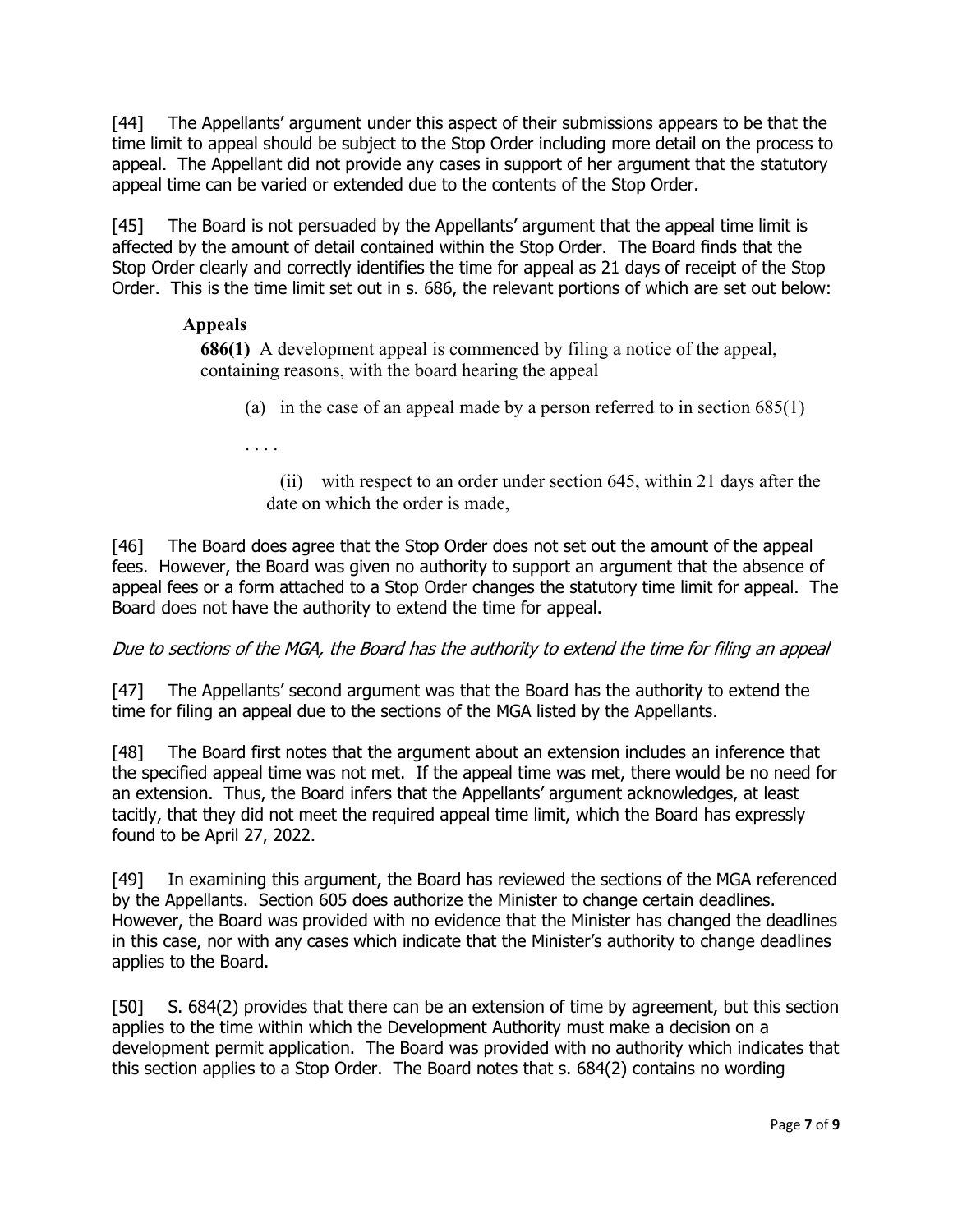referencing Stop Orders and the Board concludes that this section does not authorize the Board to impose an extension of the time for appeal of a Stop Order.

<span id="page-7-0"></span>[51] S. 180 provides that Council may only act by resolution or bylaw. However, the Board is not the Council for Parkland County. The Board is established by a bylaw, and can act only in accordance with the Bylaw and the Act. The Board does not interpret s. 180 as providing any authority to extend the statutory time limit in s. 686(1)(a)(ii).

[52] S. 5 says that Council can impose a duty on itself by policy. The Board accepts this is what s. 5 says, but as set out in paragraph [\[51\],](#page-7-0) the Board is not Council and the Board finds that this section does not authorize the Board to extend a statutory time limit.

[53] The Board was not persuaded by the Appellants' arguments in reference to the sections of the MGA. None of these sections expressly authorize the Board to extend a statutory time limit and the Board was not provided with any authority that indicates that the Board, as a creature of statute, is empowered to extend a statutory time limit. The Board is aware that s. 686(1)(a)(ii) provides for a statutory time limit for appeal. In light of the Board's findings of fact about the date the Appellants received the Stop Order (April 6, 2022), and the date the appeal was filed (May 6, 2022), the Board finds that the appeal was filed out of time and these sections of the MGA do not empower the Board to extend time.

[54] The Board notes that the Appellants also argued that the Board could re-issue the Stop Order so that an appeal could be filed in time. The Board cannot accept this argument. The Development Authority issues the Stop Order, not the Board. The Board cannot re-issue a Stop Order, nor can the Board direct the Development Authority to do so.

# **If The Appeal Was Filed In Time, What Is the Schedule For The Hearing And Disclosure Deadlines?**

[55] Since the Board has found that the appeal was filed outside of the statutory time for appeal under the MGA, the Board has no jurisdiction to hear the appeal on the merits. As a result, there is no need to address a schedule for the merit hearing as the Board cannot hear the appeal on the merit.

# **Conclusion**

[56] For the above reasons, the Board finds that the appeal was filed outside of the time limit found in s.  $686(1)(a)(ii)$  and the Board has no jurisdiction to hear this appeal.

[57] Issued this 10<sup>th</sup> day of June, 2022 for the Parkland County Subdivision and Development Appeal Board.

Lois Lynmar

 $\overline{\phantom{a}}$  , where  $\overline{\phantom{a}}$ L. Tyerman, Clerk of the SDAB, on behalf of B. Bundt, Chair SUBDIVISION AND DEVELOPMENT APPEAL BOARD